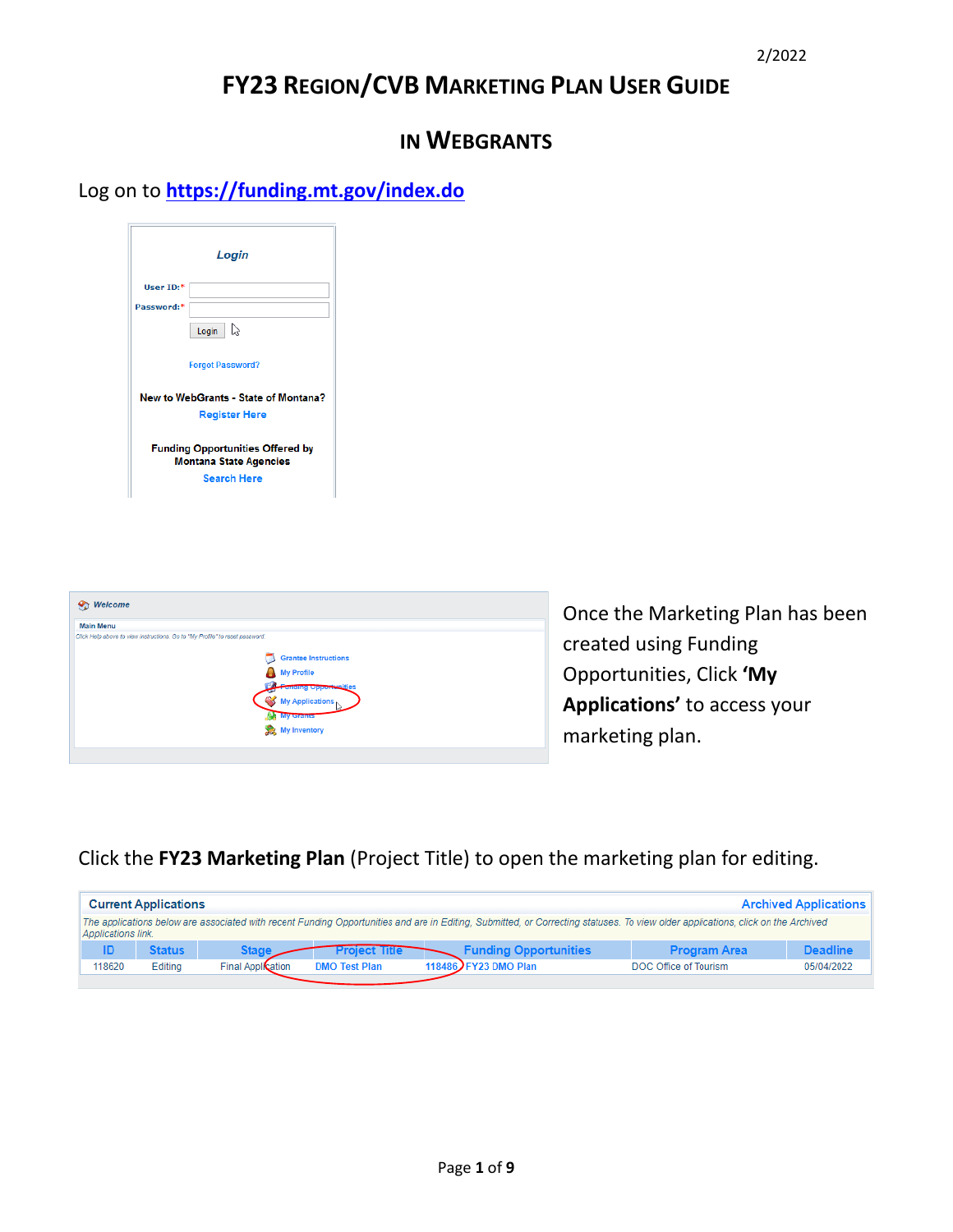### **MARKETING PLAN APPLICATION FORMS**

| <b>Application Forms</b>          | <b>Application Details   Submit   Withdraw</b> |                    |
|-----------------------------------|------------------------------------------------|--------------------|
| Form Name                         | Complete?                                      | <b>Last Edited</b> |
| <b>General Information</b>        |                                                | 01/26/2022         |
| <b>DMO Plan Narrative</b>         |                                                |                    |
| <b>Objectives and Metrics</b>     |                                                |                    |
| <b>DMO Budget</b>                 |                                                |                    |
| Narrative Evaluation              |                                                |                    |
| <b>Reg/CVB Required Documents</b> |                                                |                    |
|                                   |                                                |                    |
|                                   |                                                |                    |

There are five forms that will be used to complete your marketing plan.

- 1. **DMO Plan Narrative**  answer the 4 questions asked in the Regulations
- 2. **Objectives and Metrics** add your 3-5 objectives with measurable metrics
- 3. **DMO Budget** post budgeted amounts for each of the 15 methods used
- 4. **Narrative Evaluation**  provide a narrative description of objectives and metrics. Did you meet your goals? Used for FYE evaluation reporting
- 5. **Reg/CVB Required documents** attach the motion approving DMO plan by governing board, Certificate of Compliance and current bylaws. These must be included with your DMO plan

The **General Information** form contains contact information and is marked complete because this information was provided when the marketing plan was created.

After saving information entered into plan text boxes a message may appear as a reminder to **Save** information. It's a courtesy message and can be disregarded if your information has been saved.

| Leave site?                        |
|------------------------------------|
| Changes you made may not be saved. |
| Cancel<br>Leave.                   |
|                                    |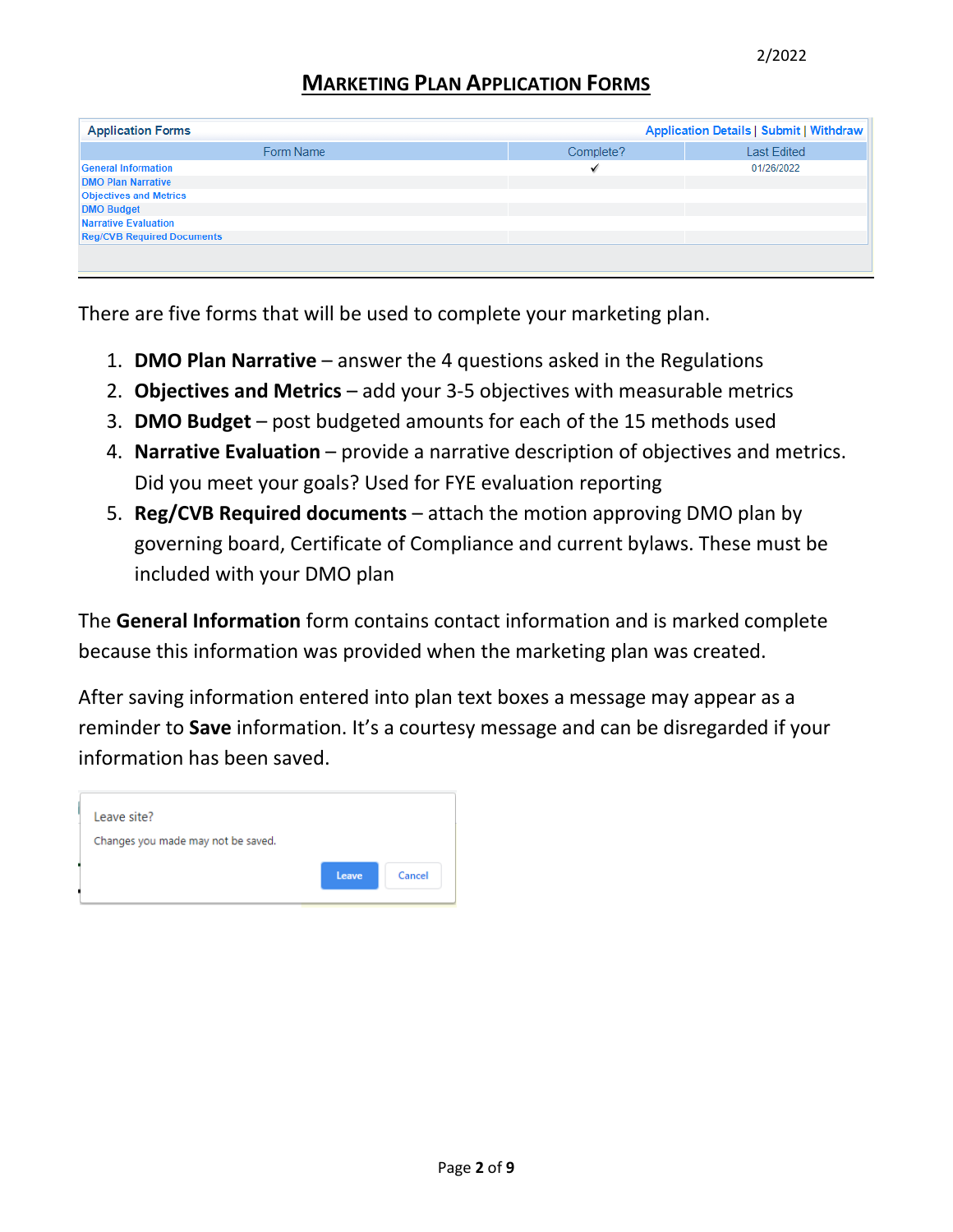# **1. DMO PLAN NARRATIVE**

# Click '**DMO Plan Narrative**'

| <b>Application Forms</b>          |           | <b>Application Details   Submit   Withdraw</b> |
|-----------------------------------|-----------|------------------------------------------------|
| Form Name                         | Complete? | <b>Last Edited</b>                             |
| <b>Reial Information</b>          |           | 01/26/2022                                     |
| <b>DMO Plan Narrative</b>         |           |                                                |
| <b>ODJectives and Metrics</b>     |           |                                                |
| <b>DMO Budget</b>                 |           |                                                |
| Narrative Evaluation              |           |                                                |
| <b>Reg/CVB Required Documents</b> |           |                                                |
|                                   |           |                                                |

# Click **'Edit'**

| Menu   X, Help   V <sub>5</sub> Log Out       | Back   Print   Add   X Delete   Bedit  |
|-----------------------------------------------|----------------------------------------|
| <b>SApplication</b>                           |                                        |
| Application: 118620 - DMO Test Plan           |                                        |
| Program Area: DOC Office of Tourism           |                                        |
| Funding Opportunities: 118486 - FY23 DMO Plan |                                        |
| Application Deadline: 05/04/2022              |                                        |
| DMO DIAM Nappatition                          | Marican Campbell Cath Annisotian Carme |

Complete each text box with information as required in Section 5.4 of the January 2022 Regulations & Procedures

#### **5.1** DMO PLAN NARRATIVE

Use the online application to complete your DMO plan narrative, budget chart and evaluation information, addressing the following topics and questions. Please refer to the DMO Handbook for guidance.

- 1. Describe your destination (who you are, who you wish to attract and whywould they come) addressing your strengths, opportunities, and potentialchallenges.
- 2. Briefly describe how your destination aligns with the Montana brand.
- 3. What is the strategic role of your organization? (DMO strategy, select all that apply: Destination Marketing, Destination Management, Destination Stewardship, Destination Development).

Based on the strategic role you serve to your destination, provide thefollowing information:

a. Define your audience(s) (demographic, geographic andpsycho-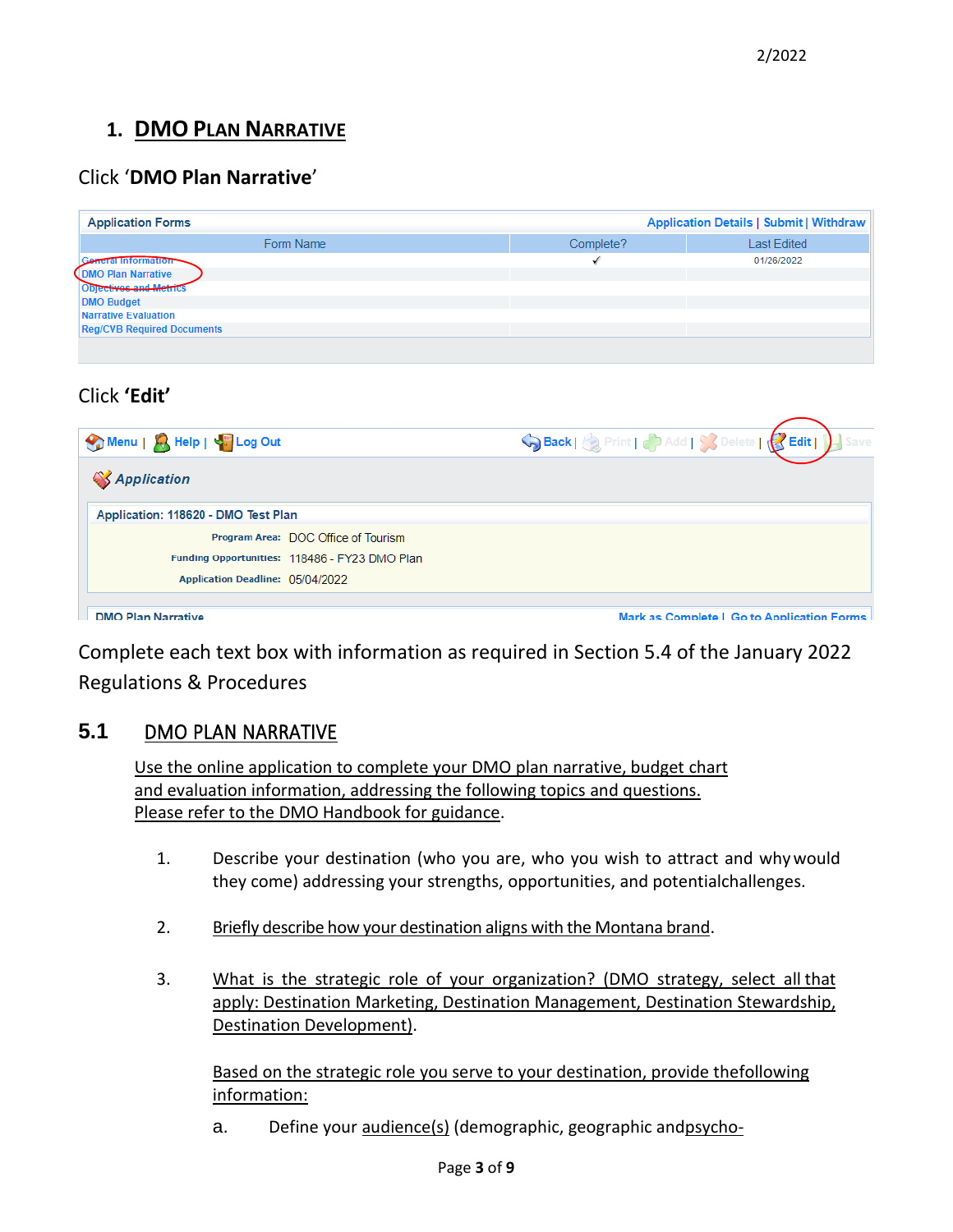graphic)

- b. What research supports your DMO strategy?
- c. What are your emerging markets?
- 4. Define and describe your overall goals. A goal is an idea of the future ordesired result that a person or group of people envisions, plans and commits to achieve.
	- a. Describe proposed tactics and projects as related to overall goalsand controlled by the organization in its financial statements.

Click **'Save'** when done. Information can be saved then edited at a later time.

|                                               | Save Back   & Print   Add   & Delete   & dit   Save                                                                                              |
|-----------------------------------------------|--------------------------------------------------------------------------------------------------------------------------------------------------|
| <b>SApplication</b>                           |                                                                                                                                                  |
| Application: 118620 - DMO Test Plan           |                                                                                                                                                  |
| Program Area: DOC Office of Tourism           |                                                                                                                                                  |
| Funding Opportunities: 118486 - FY23 DMO Plan |                                                                                                                                                  |
| Application Deadline: 05/04/2022              |                                                                                                                                                  |
| <b>DMO Plan Narrative</b>                     |                                                                                                                                                  |
| <b>1. Describe Your Destination</b>           |                                                                                                                                                  |
| challenges.                                   | Describe your destination (who you are, who you wish to attract and why they would come) addressing your strengths, opportunities, and potential |
|                                               |                                                                                                                                                  |
| - Font Size                                   | ・B-Z-U まる君言 汪 扫 律 津 X 43 M3   A1 - 塑 -   58 ∞   121   63 M3                                                                                      |
|                                               |                                                                                                                                                  |
|                                               |                                                                                                                                                  |
|                                               |                                                                                                                                                  |
|                                               |                                                                                                                                                  |
|                                               |                                                                                                                                                  |
| Font Family                                   |                                                                                                                                                  |

**'Mark as Complete'** when all information is included in the Component.

| <b><i>Application</i></b>                     |                                                            |
|-----------------------------------------------|------------------------------------------------------------|
| Application: 118620 - DMO Test Plan           |                                                            |
| Program Area: DOC Office of Tourism           |                                                            |
| Funding Opportunities: 118486 - FY23 DMO Plan |                                                            |
| Application Deadline: 05/04/2022              |                                                            |
|                                               |                                                            |
| <b>DMO Plan Narrative</b>                     | <b>Mark as Complete</b> $\sqrt{ }$ Go to Application Forms |

#### All components must be 'Mark(ed) as Complete' before Plan can be submitted for review.

| <b>Application Forms</b>          |           | <b>Application Details   Submit   Withdraw</b> |
|-----------------------------------|-----------|------------------------------------------------|
| Form Name                         | Complete? | <b>Last Edited</b>                             |
| <b>General Information</b>        |           | 01/26/2022                                     |
| <b>DMO Plan Narrative</b>         |           |                                                |
| <b>Objectives and Metrics</b>     |           |                                                |
| <b>DMO Budget</b>                 |           |                                                |
| Narrative Evaluation              |           |                                                |
| <b>Reg/CVB Required Documents</b> |           |                                                |
|                                   |           |                                                |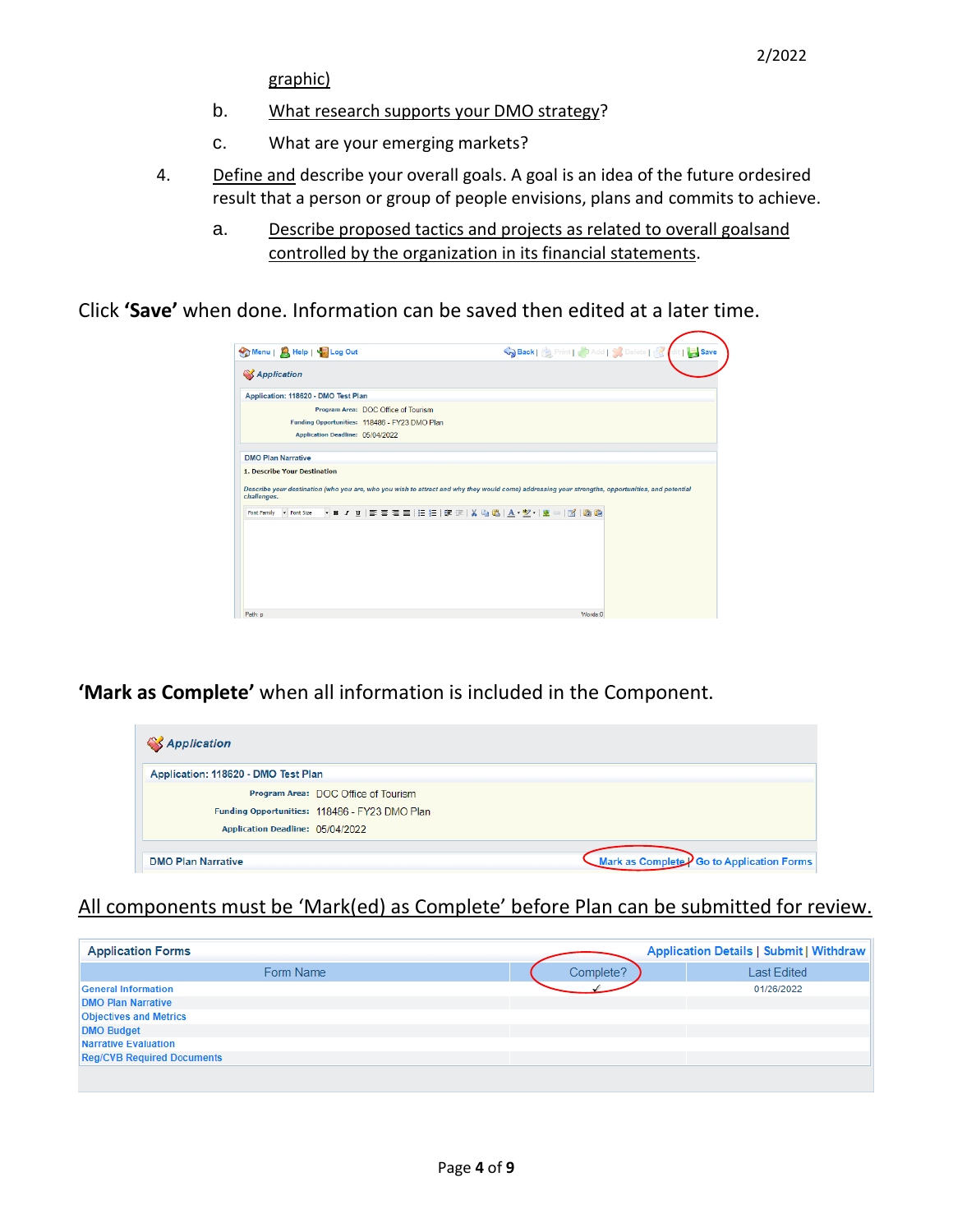# **2. OBJECTIVES AND METRICS**

Click **'Objectives and Metrics'** to input the required information. Include 3-5 objectives that are measurable and the metric for measurement.

| <b>Application Forms</b>          |           | <b>Application Details   Submit   Withdraw</b> |
|-----------------------------------|-----------|------------------------------------------------|
| Form Name                         | Complete? | <b>Last Edited</b>                             |
| <b>General Information</b>        |           | 01/26/2022                                     |
| <b>MO Plan Narrative</b>          |           |                                                |
| <b>Objectives and Metrics</b>     |           |                                                |
| <b>DMO Budget</b>                 |           |                                                |
| Narrative Evaluation              |           |                                                |
| <b>Reg/CVB Required Documents</b> |           |                                                |
|                                   |           |                                                |

Click the '**Add**' button for the addition of a new Objective and Metric.

|                                                                                    | Menu   A Help   45 Log Out          |                            | Save Back   & Principe Add   & Delete   & Edit     Save |  |  |  |
|------------------------------------------------------------------------------------|-------------------------------------|----------------------------|---------------------------------------------------------|--|--|--|
| <b>SApplication</b>                                                                |                                     |                            |                                                         |  |  |  |
| Application: 118620 - DMO Test Plan                                                |                                     |                            |                                                         |  |  |  |
|                                                                                    | Program Area: DOC Office of Tourism |                            |                                                         |  |  |  |
| Funding Opportunities: 118486 - FY23 DMO Plan                                      |                                     |                            |                                                         |  |  |  |
|                                                                                    | Application Deadline: 05/04/2022    |                            |                                                         |  |  |  |
| <b>Instructions</b>                                                                |                                     |                            |                                                         |  |  |  |
| Click "Add" to enter the Objective.                                                |                                     |                            |                                                         |  |  |  |
| <b>Objectives/Metrics/Evaluation</b><br>Mark as Complete   Go to Application Forms |                                     |                            |                                                         |  |  |  |
| <b>Objectives</b>                                                                  | Measurable Metrics for Success      | Report the Metric Achieved | Evaluation of Measurable Metrics for Success            |  |  |  |
|                                                                                    | Last Edited By:                     |                            |                                                         |  |  |  |

Text is required in the 'Objectives' and 'Measurable Metrics for Success' fields. The 'Report the Metric Achieved' and 'Evaluation of Measurable Metrics for Success' text boxes will be completed when the objective is achieved or following FYE and prior to deadline.

Click **'Save'** when done. Information can be saved then edited at a later time.

'**Mark as Complete'** when finished.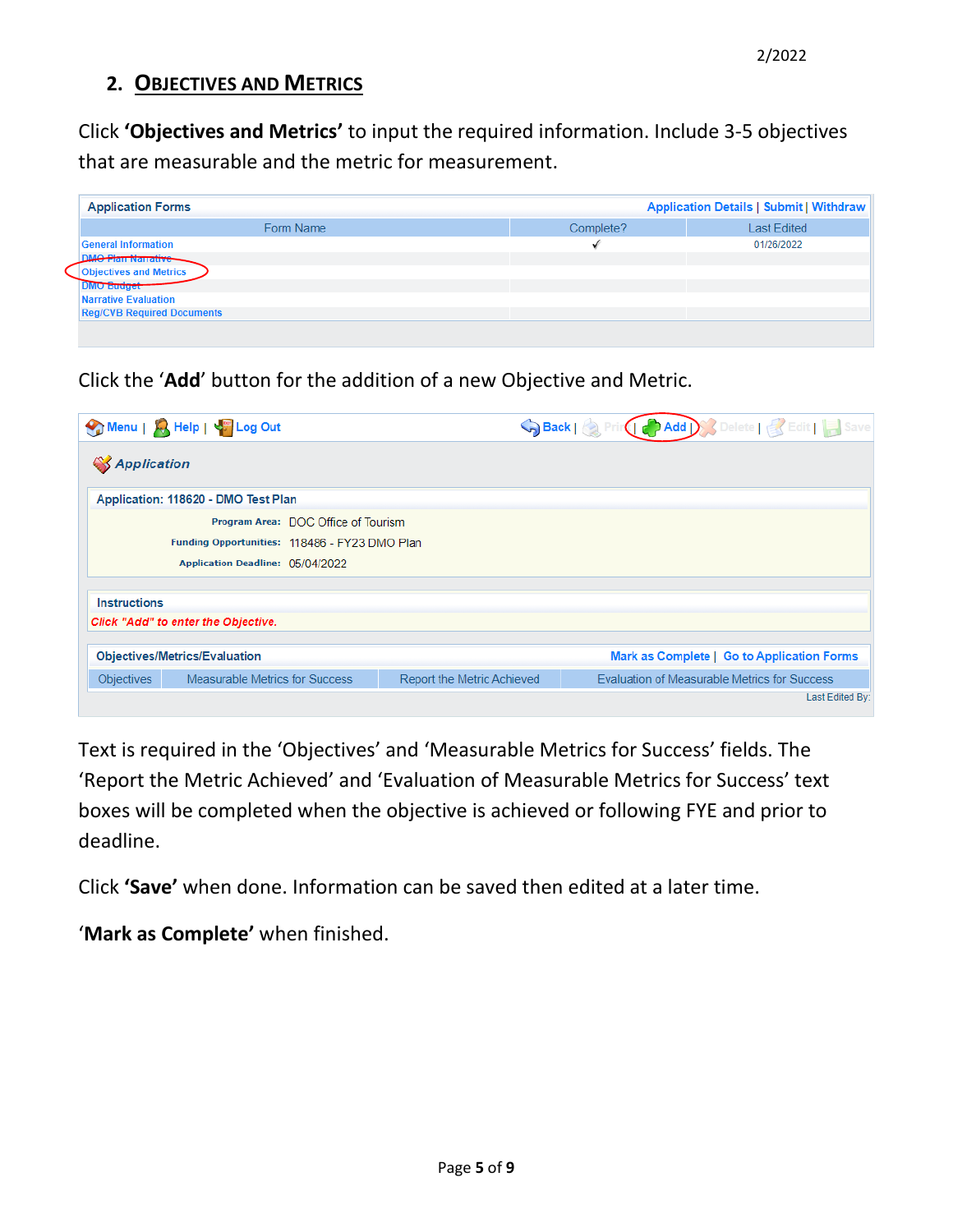### **3. DMO BUDGET**

| <b>Application Forms</b>          |           | Application Details   Submit   Withdraw |
|-----------------------------------|-----------|-----------------------------------------|
| Form Name                         | Complete? | <b>Last Edited</b>                      |
| <b>General Information</b>        |           | 01/26/2022                              |
| <b>DMO Plan Narrative</b>         |           |                                         |
| <b>Objectives and Metrics</b>     |           |                                         |
| <b>DMO Budget</b>                 |           |                                         |
| <b>Narrative Evaluation</b>       |           |                                         |
| <b>Reg/CVB Required Documents</b> |           |                                         |
|                                   |           |                                         |
|                                   |           |                                         |

Click **'DMO Budget'** to open the budget component.

| Menu   A Help   45 Log Out                            |                                               |                       | SBack   Print   Cadd   Societe   KEdit |                                            |  |
|-------------------------------------------------------|-----------------------------------------------|-----------------------|----------------------------------------|--------------------------------------------|--|
| <b>SApplication</b>                                   |                                               |                       |                                        |                                            |  |
| Application: 118620 - DMO Test Plan                   |                                               |                       |                                        |                                            |  |
|                                                       | Program Area: DOC Office of Tourism           |                       |                                        |                                            |  |
|                                                       | Funding Opportunities: 118486 - FY23 DMO Plan |                       |                                        |                                            |  |
|                                                       | Application Deadline: 05/04/2022              |                       |                                        |                                            |  |
| <b>Instructions</b>                                   |                                               |                       |                                        |                                            |  |
| Click "Add" to enter the DMO Method Budget amount(s). |                                               |                       |                                        |                                            |  |
| <b>DMO Budget</b>                                     |                                               |                       |                                        | Mark as Complete   Go to Application Forms |  |
| Allowable Methods                                     | <b>Amount Budgeted</b>                        | % of Budget Allocated | <b>Amount Expended</b>                 | % of Budget Expended                       |  |
|                                                       | \$0.00                                        | 0.00                  | \$0.00                                 | 0.00<br>Last Edited By:                    |  |

The Budget component has a dropdown list of 15 'Allowable Methods'. Choose all the methods that are applicable to your Goals/Objectives/Metrics.

| <b>SApplication</b>                                   |                                                                                    |                                                                                |
|-------------------------------------------------------|------------------------------------------------------------------------------------|--------------------------------------------------------------------------------|
| Application: 118620 - DMO Test Plan                   |                                                                                    |                                                                                |
|                                                       | Program Area: DOC Office of Tourism                                                |                                                                                |
|                                                       | Funding Opportunities: 118486 - FY23 DMO Plan                                      |                                                                                |
| Application Deadline: 05/04/2022                      |                                                                                    |                                                                                |
|                                                       |                                                                                    |                                                                                |
| <b>Instructions</b>                                   |                                                                                    |                                                                                |
| Click "Add" to enter the DMO Method Budget amount(s). |                                                                                    |                                                                                |
| <b>DMO Budget</b>                                     |                                                                                    |                                                                                |
| <b>Allowable Methods*</b>                             | v                                                                                  |                                                                                |
| <b>Amount Budgeted*</b>                               | Administration                                                                     |                                                                                |
| Sub-Total                                             | <b>Joint Venture</b>                                                               |                                                                                |
| % of Budget Allocated*                                | <b>Opportunity Marketing</b><br><b>Cooperative Marketing</b>                       |                                                                                |
|                                                       | <b>Marketing Personnel</b>                                                         |                                                                                |
| <b>Amount Expended*</b>                               | <b>Agency Services</b><br><b>Marketing Resources</b>                               |                                                                                |
| % of Budget Expended                                  | Paid Media                                                                         |                                                                                |
|                                                       | <b>Earned Media/Tourism Sales</b><br>Website Development (Online, Website, Mobile) | <b>Return to Top</b>                                                           |
|                                                       | Education/Outreach                                                                 |                                                                                |
|                                                       | <b>Travel/Trade Shows</b><br>Research                                              |                                                                                |
| <b>MONTANA.GOV</b>                                    | <b>Product Development</b>                                                         |                                                                                |
| OFFICIAL STATE WEBSITE                                | <b>Visitor Services</b>                                                            | Dulles Technology Partners Inc.<br>@ 2001-2017 Dulles Technology Partners Inc. |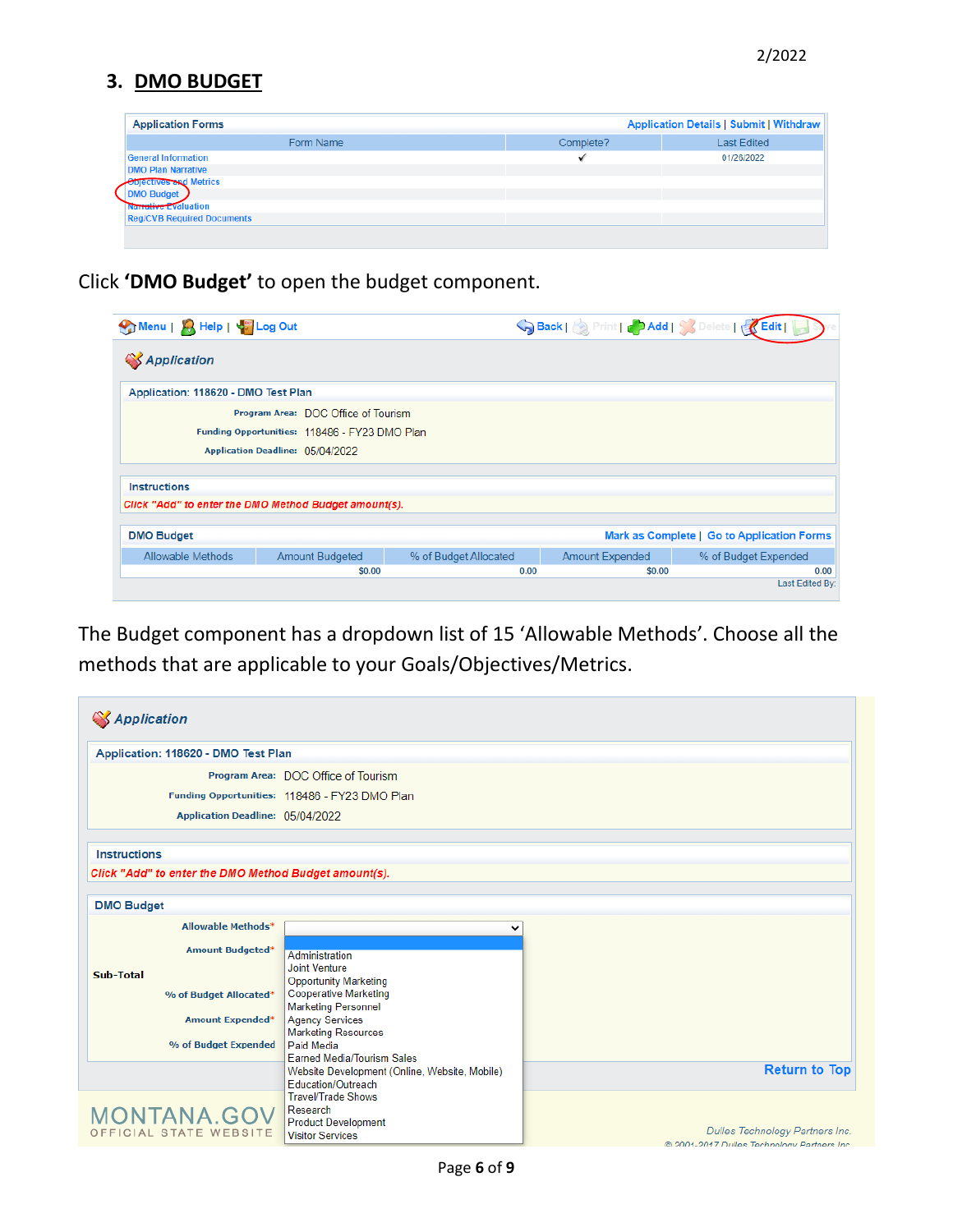Choose the appropriate '**Allowable Method'** and provide the Amount Budgeted. The 'Amount Expended' and '% of Budget Expended' text boxes will be completed at FYE.

| Menu   A Help   V Log Out                                                  | Save Back   & Print   & Add   & Delete   & Edit   Bave |
|----------------------------------------------------------------------------|--------------------------------------------------------|
| <b>SApplication</b>                                                        |                                                        |
| Application: 118620 - DMO Test Plan                                        |                                                        |
|                                                                            | Program Area: DOC Office of Tourism                    |
| Funding Opportunities: 118486 - FY23 DMO Plan                              |                                                        |
| Application Deadline: 05/04/2022                                           |                                                        |
| Click "Add" to enter the DMO Method Budget amount(s).<br><b>DMO Budget</b> |                                                        |
| <b>Allowable Methods*</b>                                                  | v                                                      |
| <b>Amount Budgeted*</b><br> \$0.00                                         |                                                        |
| Sub-Total                                                                  |                                                        |
| % of Budget Allocated*                                                     |                                                        |
| <b>Amount Expended*</b>                                                    |                                                        |
| \$0.00                                                                     |                                                        |

Click '**Save**'.

Follow the steps above for each Allowable Method being used in the DMO Plan.

Allowable Methods that have been added can be edited by clicking the blue colored Allowable Method name.

| DMO Budget)<br>Mark as Complete   Go to Application Forms |                        |                       |                        |                                     |
|-----------------------------------------------------------|------------------------|-----------------------|------------------------|-------------------------------------|
| <b>Allowable Methods</b>                                  | <b>Amount Budgeted</b> | % of Budget Allocated | <b>Amount Expended</b> | % of Budget Expended                |
| <b>Administration</b>                                     | \$2,000.00             | 20.0                  | \$0.00                 |                                     |
|                                                           | \$2,000.00             | 20.00                 | \$0.00                 | 0.00                                |
|                                                           | \$2,000.00             | 20.00                 | \$0.00                 | 0.00                                |
|                                                           |                        |                       |                        | Last Edited By: DMO DMO, 02/08/2022 |

**4. NARRATIVE EVALUATION** - this component will be completed at fiscal-year-end. Provide a narrative evaluating the goals/objectives/metrics in the plan.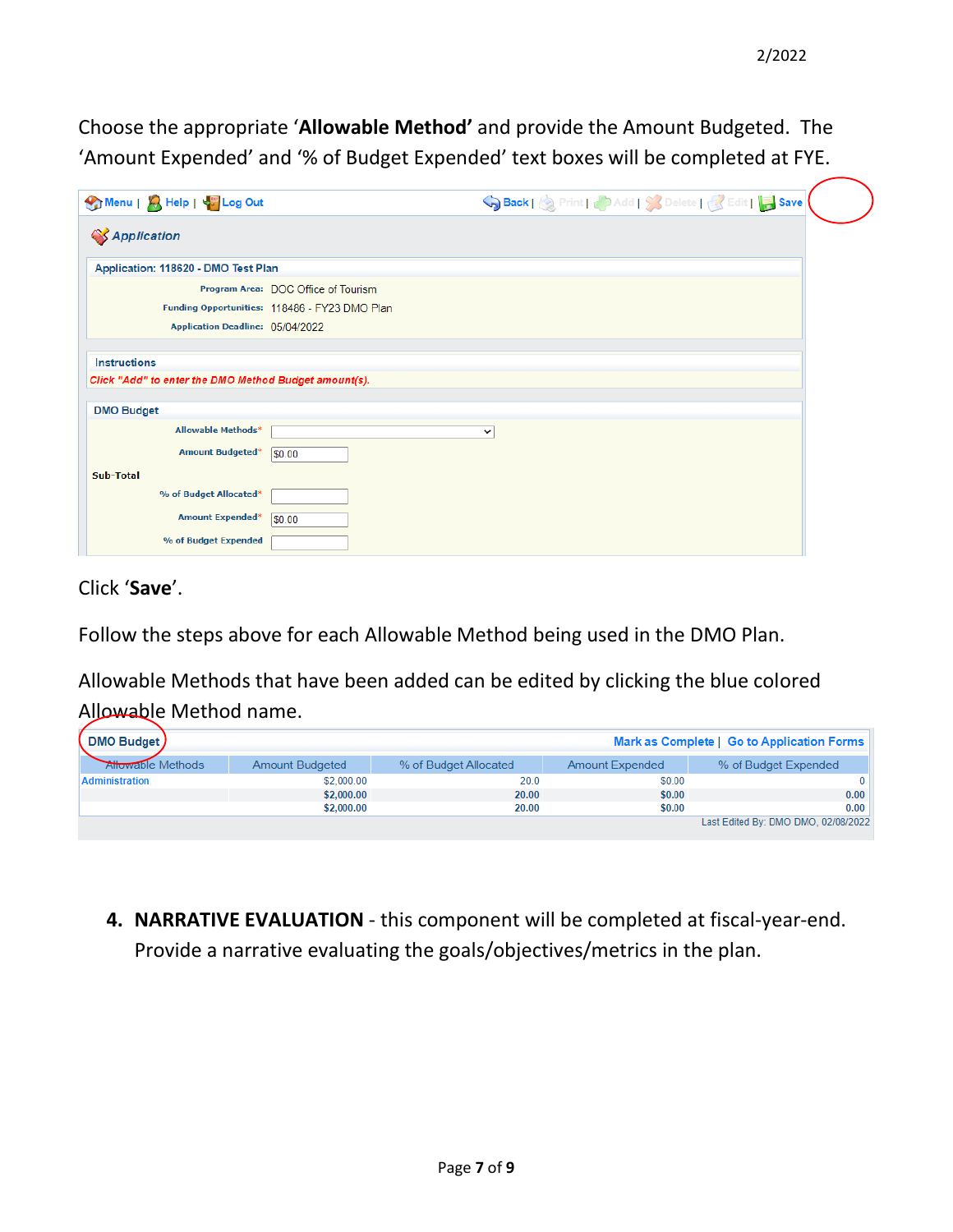| <b>SApplication</b>                 |                                                                   |  |
|-------------------------------------|-------------------------------------------------------------------|--|
| Application: 118620 - DMO Test Plan |                                                                   |  |
|                                     | Program Area: DOC Office of Tourism                               |  |
|                                     | Funding Opportunities: 118486 - FY23 DMO Plan                     |  |
| Application Deadline: 05/04/2022    |                                                                   |  |
| Requested Total: \$0.00             |                                                                   |  |
| <b>Narrative Evaluation</b>         |                                                                   |  |
| Font Family<br>Font Size            | - B / U   E = =   E   E   伊 津   X �� 8   A + ツ +   ※ ∞   ⊠   6 �� |  |
|                                     |                                                                   |  |
|                                     |                                                                   |  |
|                                     |                                                                   |  |
|                                     |                                                                   |  |
| Path: p                             | Words:0                                                           |  |

**'Mark as Complete'** when finished.

| Application: 118620 - DMO Test Plan           |                                          |
|-----------------------------------------------|------------------------------------------|
| Program Area: DOC Office of Tourism           |                                          |
| Funding Opportunities: 118486 - FY23 DMO Plan |                                          |
| Application Deadline: 05/04/2022              |                                          |
| Requested Total: \$0.00                       |                                          |
| <b>Narrative Evaluation</b>                   | Mark as Complete Go to Application Forms |

# **5. REG/CVB REQUIRED DOCUMENTS**

This link is where the documents that are required to be submitted with the annual marketing plan are uploaded. They include the motion approving the DMO Plan by the governing body, Certificate of Compliance, and copy of current bylaws.

| Menu   A Help   V Log Out                       |                                                                                        |           | Save Back   & Print   B Add   & Delete   & Edit   B Save |  |
|-------------------------------------------------|----------------------------------------------------------------------------------------|-----------|----------------------------------------------------------|--|
| <b>SApplication</b>                             |                                                                                        |           |                                                          |  |
| Application: 118620 - DMO Test Plan             |                                                                                        |           |                                                          |  |
|                                                 | Program Area: DOC Office of Tourism                                                    |           |                                                          |  |
| Funding Opportunities: 118486 - FY23 DMO Plan   |                                                                                        |           |                                                          |  |
| Application Deadline: 05/04/2022                |                                                                                        |           |                                                          |  |
|                                                 | Requested Total: \$0.00                                                                |           |                                                          |  |
| <b>Instructions</b>                             |                                                                                        |           |                                                          |  |
|                                                 | Download and Complete the Required Documents to be submitted with your Marketing Plan. |           |                                                          |  |
| <b>Click here to start download.</b>            |                                                                                        |           |                                                          |  |
| Click "Add" to attach your completed documents. |                                                                                        |           |                                                          |  |
| <b>Reg/CVB Required Documents</b>               |                                                                                        |           | Mark as Complete   Go to Application Forms               |  |
| <b>Description</b>                              | File Name                                                                              | File Size | Date Uploaded<br>Delete?                                 |  |
|                                                 |                                                                                        |           | Last Edited By:                                          |  |

Click **'Add'** to attach each document. Mark as Complete when finished.